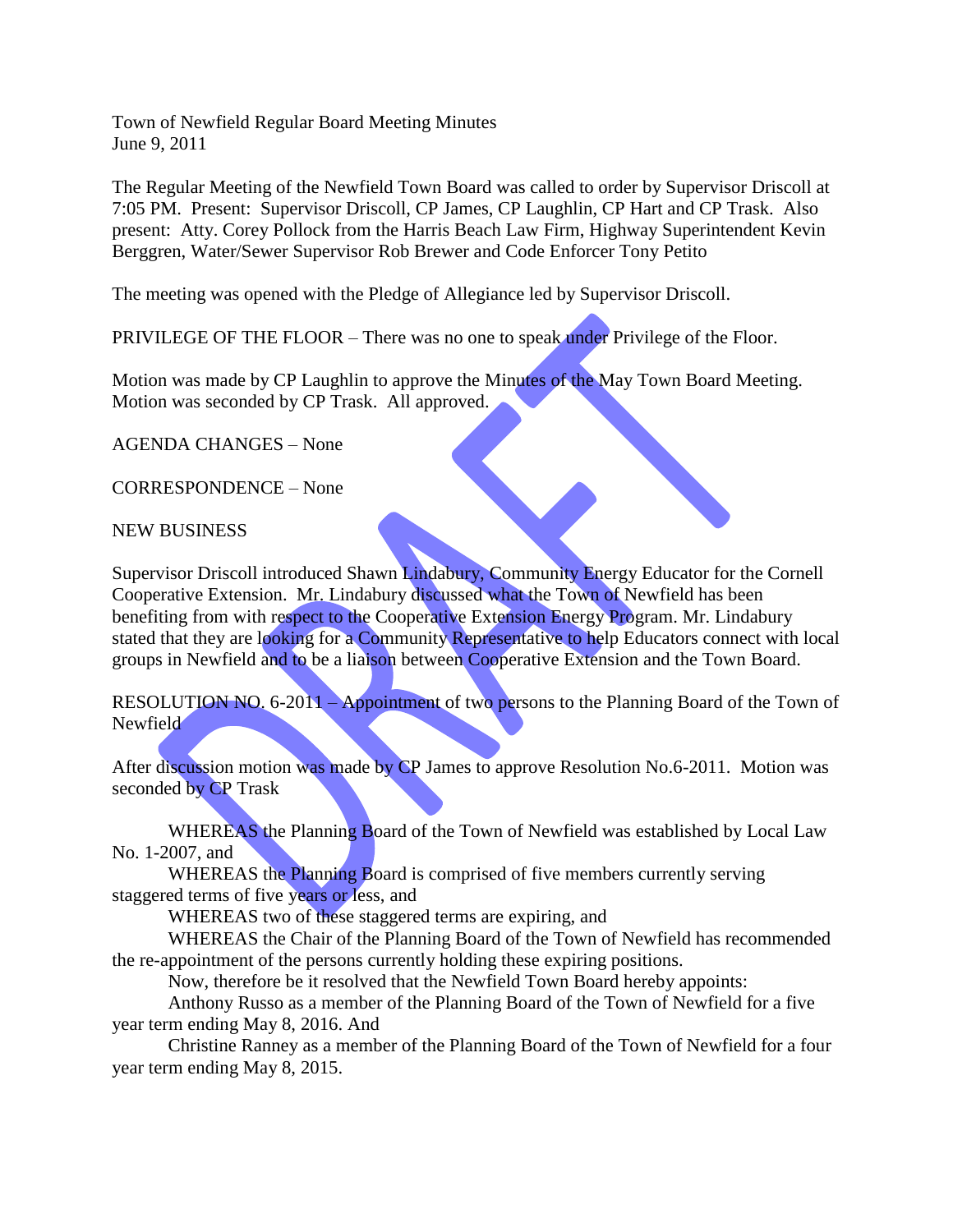Town of Newfield Board Meeting Minutes June 9, 2011 Page: 2

RESOLUTION NO. 6-201 (cont.)

AYES NAYS CP James None CP Laughlin CP Hart CP Trask Supervisor Driscoll

Motion carried.

Motion was made by CP Laughlin to approve the adoption of the 2010 MS4 Storm water Annual Report. Motion was seconded by CP Hart. All approved.

Supervisor Driscoll stated that this year the NYS Dept. Environmental Conversation audited our program and it was very successful. At lot of praise should go to Cindy Schulte, Kevin Berggren and Rob Brewer for all their hard work in making this a successful audit.

## OLD BUSINESS

Motion was made by CP James to approve the payments of the May, 2011 bills. Motion was seconded by CP Hart. All approved.

| General Fund totaling                 |               | \$7,456.26  |
|---------------------------------------|---------------|-------------|
| <b>Highway Fund totaling</b>          |               | \$25,063.41 |
| <b>Recreation Fund totaling</b>       | <sup>\$</sup> | 109.79      |
| <b>Sewer Fund totaling</b>            | \$.           | 874.07      |
| <b>Street Lighting Fund totaling</b>  |               | \$1,198.76  |
| <b>Water District 1 Fund totaling</b> |               | \$1,464.38  |

## REPORTS

Supervisor - Supervisor Driscoll stated that the Planning Board will be holding 2 Open Door Meetings at the Town Hall so residents can learn about the Newfield Planning Board and the Development of the Comprehensive Plan. The meetings will be held on June  $11<sup>th</sup>$  9Am-12:00PM and June 12<sup>th</sup> 1:00PM-4:00PM.

There will be a Flag Retirement Program to be held on June  $15<sup>th</sup>$  at 6:30PM behind the Town Hall.

Supervisor Driscoll announced that Justice Gary Allen has given his resignation to the Town effective June 10, 2011. Motion was made by CP Trask to accept the resignation of Justice Gary Allen with deep regret. Motion was seconded by CP Laughlin. All approved.